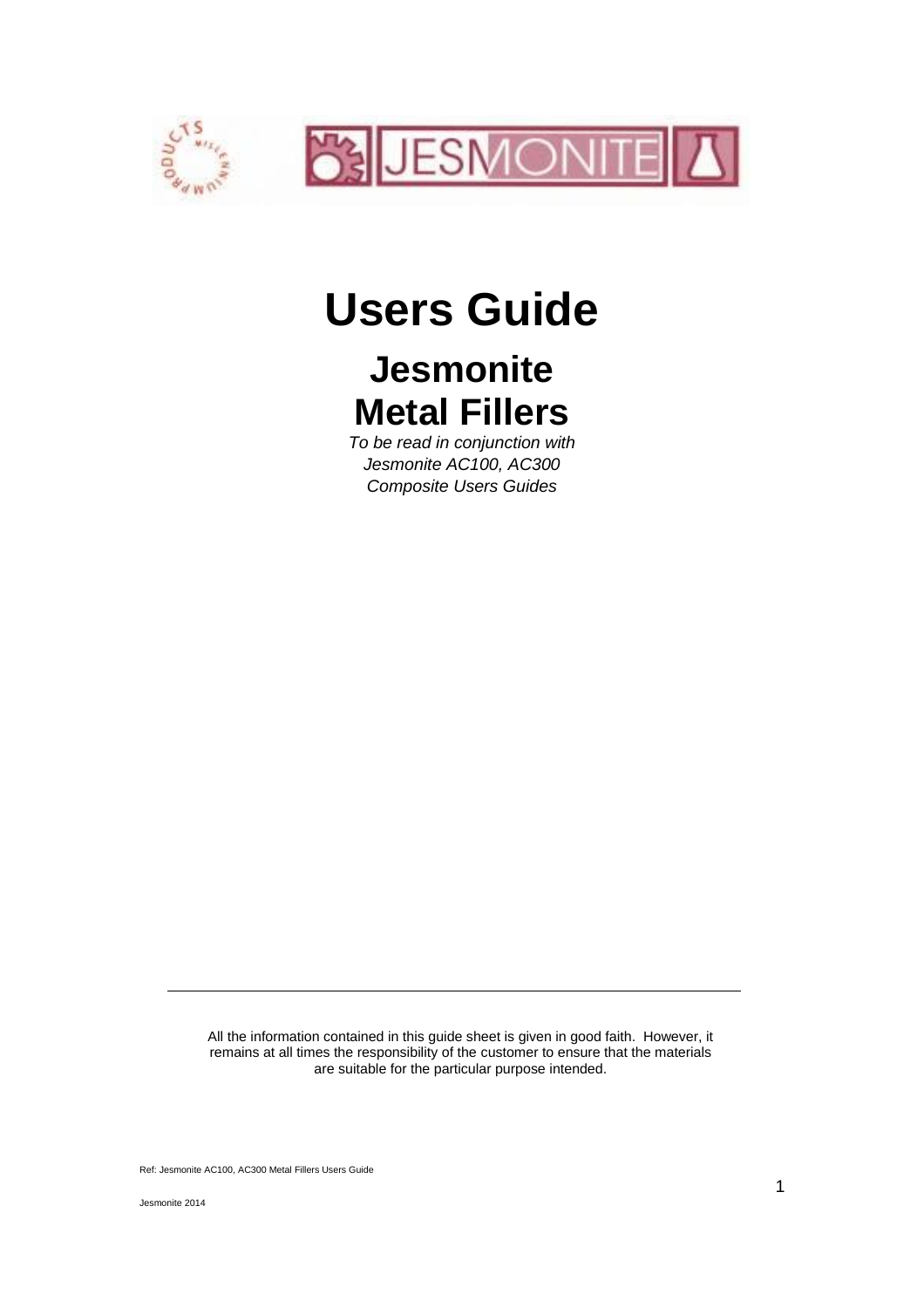### **1. Packaging**

A range of four metal powders can be supplied:

- a. Bronze powder
- b. Brass powder
- c. Copper powder
- d. Silver Bronze powder

### **2. Applications**

Jesmonite Metal Fillers are added to Jesmonite AC100 and AC300 Composites to provide in-mould metal finishes. They can be added to the Gel Coat or to both the Gel Coat and substrate compounds for laminating and casting.

### **3. Mix ratio (by weight)**

|                     | Bronze/Brass/Silver Bronze/Copper |
|---------------------|-----------------------------------|
| Jesmonite Liquids   | 300a                              |
| Jesmonite Powders   | 600a                              |
| <b>Metal Filler</b> | 700 – 1000a                       |

### **4. Mix method**

Weigh out the Metal Filler in a separate container. First mix together the Jesmonite Powders and Liquids, and then add the Metal Filler and continue mixing until thoroughly mixed and lump free. Add a drop of Jesmonite Black liquid pigment to make a richer, dark bronze. If using Antique Black Powder Pigment to achieve a Dark Bronze, mix this with the powders before adding to the liquids and then add the Metal Filler.

#### **5. Jesmonite Thixotrope**

This should not be required with metal filled composite for gel coating and casting. Thixotrope can however be added to achieve paste consistency. Please note that the metal filler will also act to thicken the mix.

#### **6. Jesmonite Retarder**

This can be added to weighed liquids to extend pot life. Please refer to the appendix in the Jesmonite Composite User Guides.